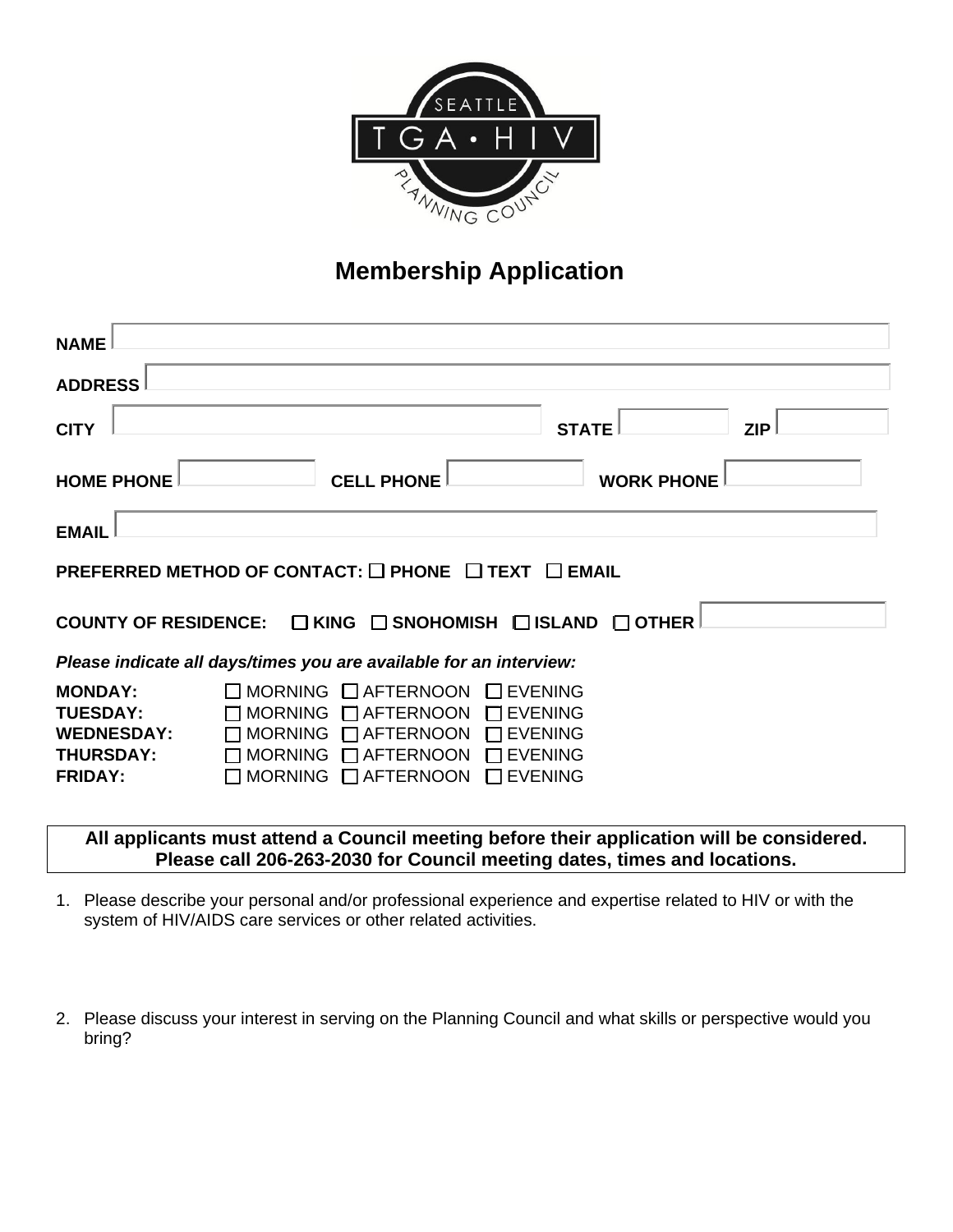- 3. How long have you lived in the Seattle Transitional Grant Area (King, Snohomish & Island counties)?
- 4. What else would you like us to know about you?

I have read the two page "What Can I Expect in a Term on the Planning Council." I am willing to commit the time and effort required of Planning Council Members should I be selected for service.

| Signature: | JATO.                      |  |
|------------|----------------------------|--|
|            | (Typed name is acceptable) |  |

**MANDATED REPRESENTATIONAL POSITIONS** *Please indicate all positions you are eligible to fill, and include additional information as indicated*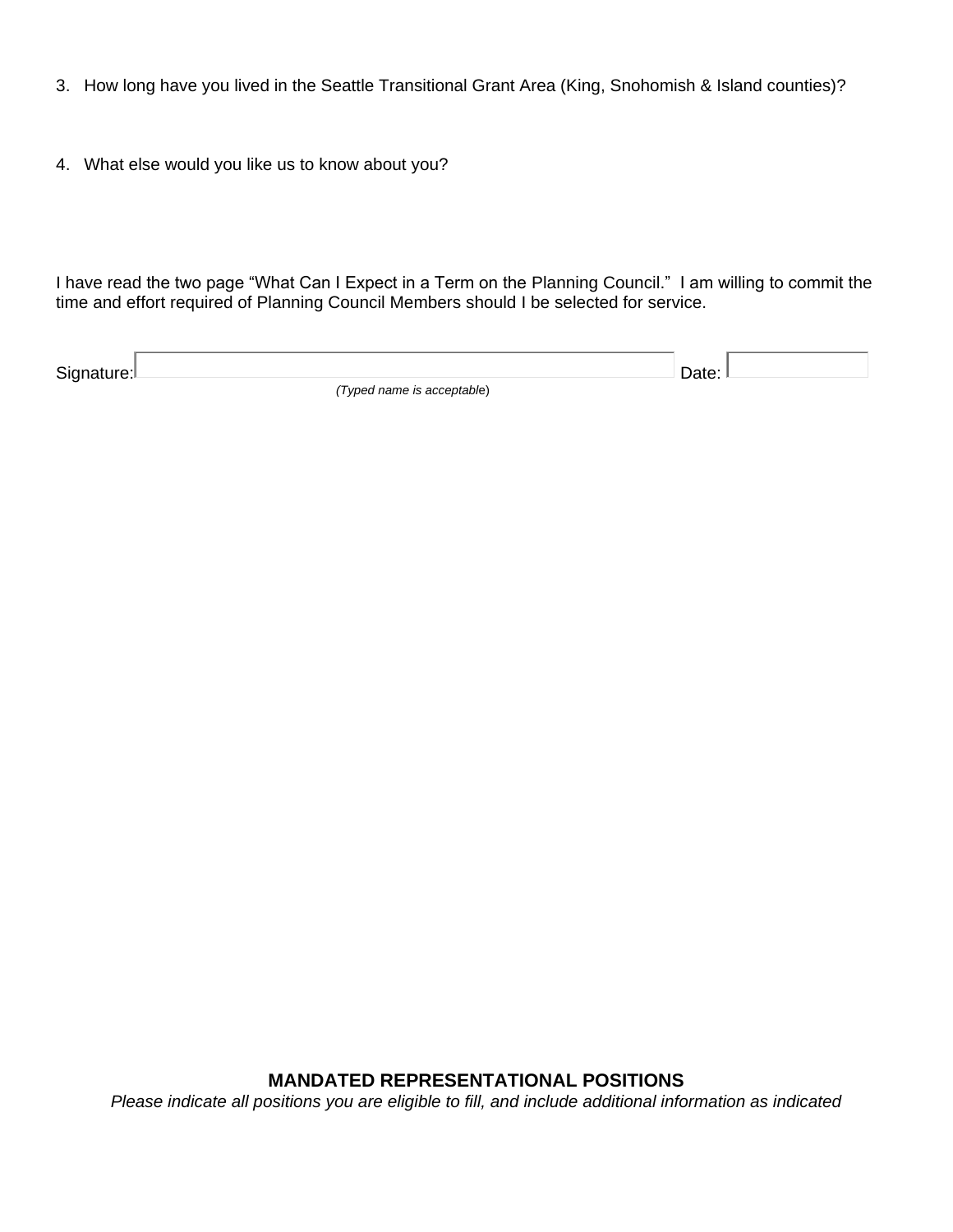# **Please check the slots you fill, and include additional information as indicated**

| <b>Mandated Representational Positions</b><br>Please check to the left if you fill this representational category                                                                                                                                                                                                                                         |
|-----------------------------------------------------------------------------------------------------------------------------------------------------------------------------------------------------------------------------------------------------------------------------------------------------------------------------------------------------------|
| <b>Unaligned Consumer of Ryan White Part A services</b><br>$\Box$ I receive Part A funded services related to my HIV (for information, call Council staff).<br>$\Box$ I do not work and am not a paid consultant at a Ryan White Part A funded agency.<br>$\Box$ I am not on the board of directors of an agency that receives Ryan White Part A funding. |
| <b>Health Care Provider to PLWH</b><br>Number of PLWH patients on my current caseload:                                                                                                                                                                                                                                                                    |
| <b>Community Based Organization or AIDS Services Organization</b><br>Name of agency:                                                                                                                                                                                                                                                                      |
| <b>Housing/homeless services provider</b><br>Name of agency:                                                                                                                                                                                                                                                                                              |
| Mental health services provider                                                                                                                                                                                                                                                                                                                           |
| Substance use treatment provider                                                                                                                                                                                                                                                                                                                          |
| <b>Local public health</b>                                                                                                                                                                                                                                                                                                                                |
| Non-elected community leader                                                                                                                                                                                                                                                                                                                              |
| <b>Hospital/Health planner:</b>                                                                                                                                                                                                                                                                                                                           |
| <b>Ryan White Part B Grantee (State DOH)</b>                                                                                                                                                                                                                                                                                                              |
| <b>Ryan White Part C Grantee</b><br>□ Harborview Madison Clinic<br>$\Box$ Country Doctor Community Clinic                                                                                                                                                                                                                                                 |
| Ryan White Part D Sub-Grantee, or provider to women, infants, children and youth with HIV<br>Name of agency:                                                                                                                                                                                                                                              |
| <b>State Medicaid Agency Representative</b>                                                                                                                                                                                                                                                                                                               |
| Grantees of other Federal HIV Funding (AETC, SPNS, HOPWA, etc.)                                                                                                                                                                                                                                                                                           |
| Representative of recently incarcerated PLWH                                                                                                                                                                                                                                                                                                              |
|                                                                                                                                                                                                                                                                                                                                                           |

*If you have questions about any of these, please contact Planning Council staff at (206) 263-3017 or kchung@kingcounty.gov.*